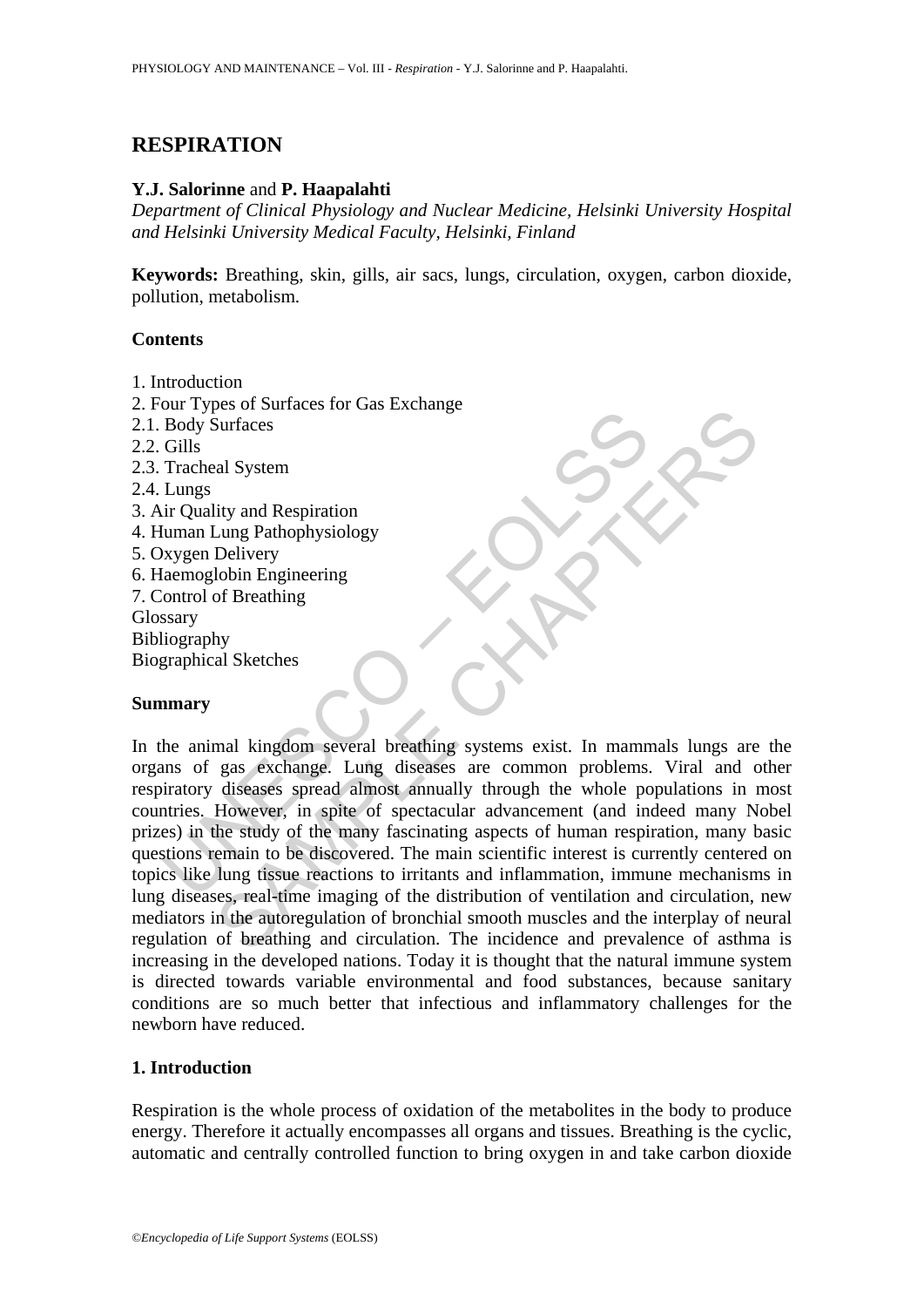out of the body. Circulation transports the respiratory gases to the different organs and structures of the body. Tissue metabolism uses oxygen and returns carbon dioxide to be exhaled and excreted. All the different parts of the process are intertwined and must proceed at a certain pace. This has been depicted in Figure 1, which shows the respiration as a cog-wheel system.



Figure 1. The relation of ventilation, circulation (see *Circulation*) and metabolism (see *Muscle Energy Metabolism*). HR: Heart rate. SV: Stroke volume. V<sub>T</sub>: Volume. f: Frequency. Source: Karlmann Wasserman et al. Principles of exercise testing and interpretation. 2 ed.

Williams and Wilkins 1994

The history of modern respiratory physiology is about 100 years old. Some of the early discoveries were made at the turn of the previous century. The second half of the twentieth century has been a very vigorous and intensive period of research. It has unraveled the respiratory process in such detail that respiration is now understood and can be controlled in most situations of human life.

Breathing has been studied in normal and exceptional conditions like mountaineering, deep sea diving and space travel.

The physiology and pathophysiology of respiration is understood so well that there are ways to treat patients in most medical emergencies starting from the preterm infant to adult respiratory insufficiency. Extracorporeal oxygenation is possible during cardiac by-pass operations and even lung transplantation is being widely used.

There is an extensive literature covering the scientific work on respiration, and the few references included only serve as a path to more reading. The Articles in this EOLSS Topic briefly describe the outlines of respiratory structures, gas exchange, transport of oxygen and carbon dioxide and control of respiration. Only simplified concepts can be presented and it is not possible to acknowledge properly the outstanding work of a huge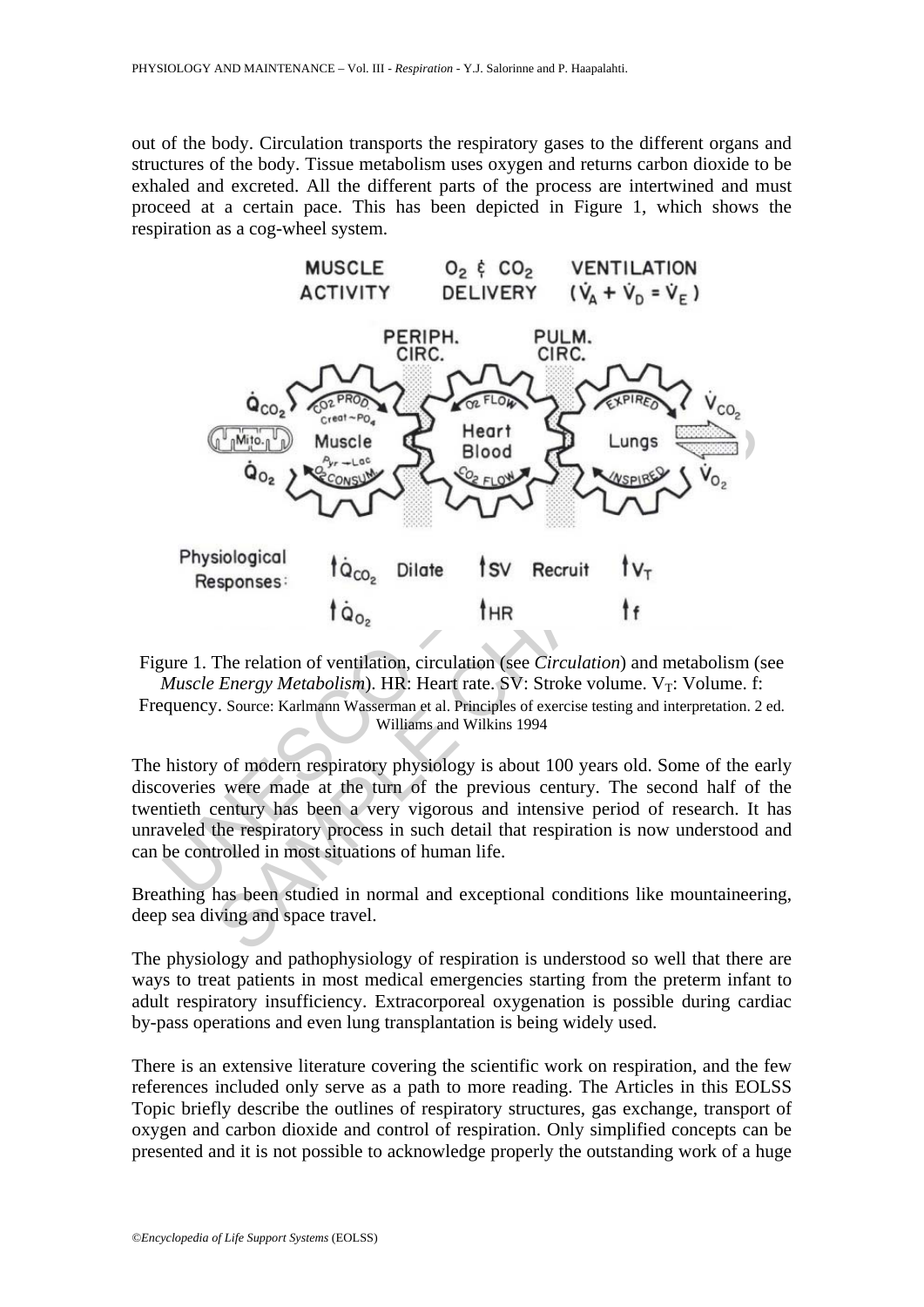group of investigators. The reader is again strongly urged to seek the many excellent textbooks and research publications.

Life in the Earth's atmosphere is bound with respiration. The oxidative processes within cells are called *internal respiration*. The various processes helping the cells to maintain appropriate inflow of oxygen and outflow of carbon dioxide are called *external respiration*. Different organisms have developed a multitude of ways to deal with the environment and to regulate their internal milieu. Breathing is usually thought of as a bellows function of inhaling and exhaling gases, but in fact there are many processes working in smooth succession and simultaneously. The first process takes place between the organism and the surrounding medium which is either air or water.

## **2. Four Types of Surfaces for Gas Exchange**

### **2.1. Body Surfaces**

In some small animals exchange can occur directly between all cells of the body. Gas exchange across the body surface can also occur in some larger animals such as amphibians and earthworms, but they require a circulatory system to distribute the gases throughout the entire body. Air pouches can provide an internal surface for the exchange of respiratory gases. Frogs can "breath" through their skin and also with primitive lungs, as shown in the Figure 2.



Figure 2. Gas exchange through skin and primitive lungs.

# **2.2. Gills**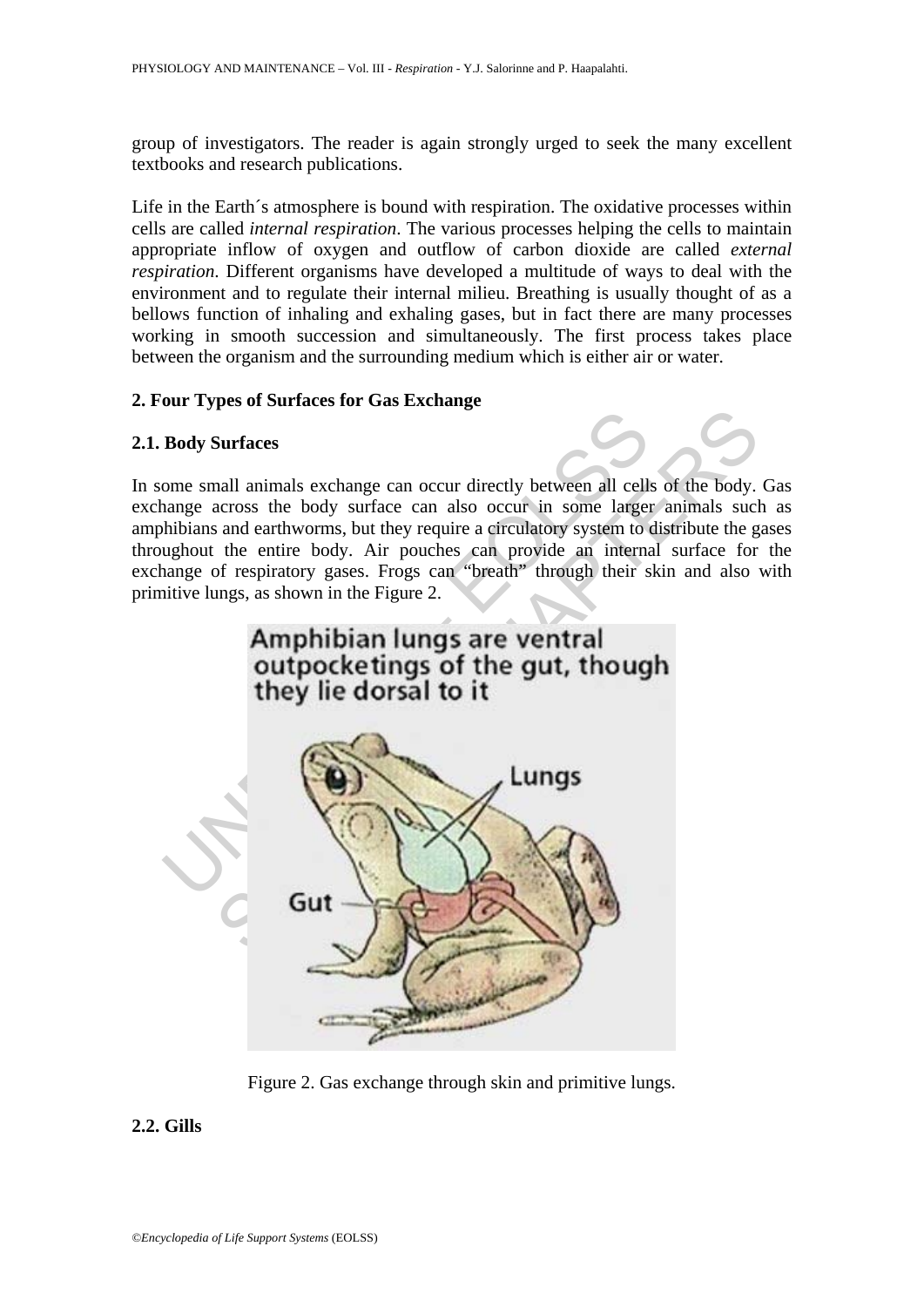In aquatic animals such as the sea star, most molluscs, arthropods, and fish, gills provide a large surface area for the exchange of gas from the water which flows through them. Gills are rich in blood vessels so the gas exchanged can be circulated through the entire body. Fresh water flows in countercurrent fashion past the blood vessel flow as shown in Figure 3.



Figure 3. Breathing with gills.

#### **2.3. Tracheal System**

The respiratory system of an insect contains branched tubes. They deliver air directly to the body cells. The system does not distribute dissolved oxygen―it distributes air. The gas diffuses into cells that are in contact with the tracheal system (Figure 4). This type of gas exchange limits the size of insects, because they do not have a circulatory system to move dissolved oxygen through a large body.



Figure 4. Insect tracheal breathing system.

#### **2.4. Lungs**

Lungs are gas exchange surfaces that are restricted to one location in an animal body. They are found in many animals including amphibians, reptiles, birds, and mammals. Birds have specialized air sacs that assist with gas exchange (Figure 5). In mammals no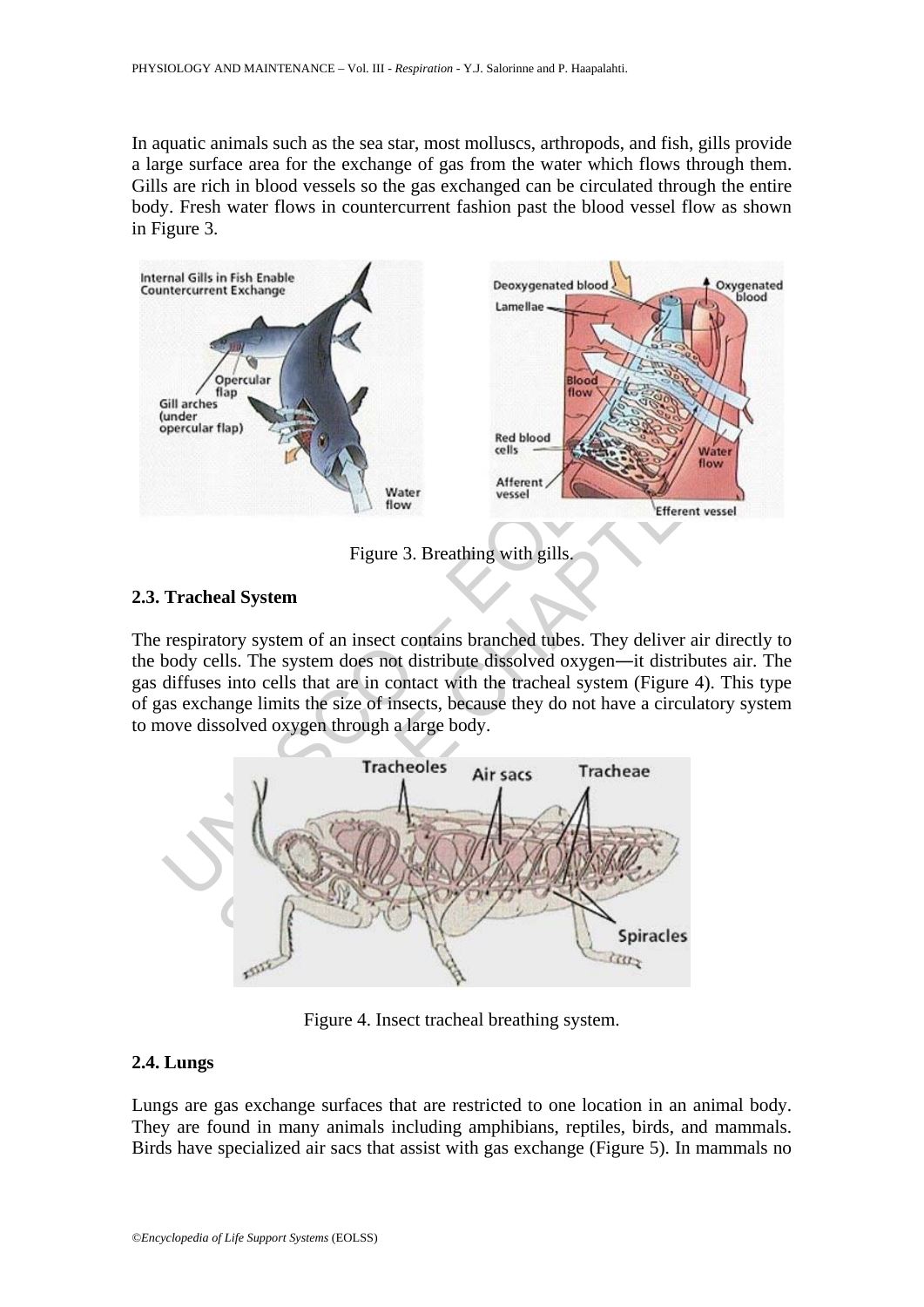

Figure 6. Mammalian lungs.

The above images are from Purves *et al* Life: The Science of Biology, 4th Edition, by Sinauer Associates (www.sinauer.com) and WH Freeman (www.whfreeman.com); used with permission.

These steps will be later described in detail as seen in the human (or other mammal) respiratory system.

In spite of the great advances in the understanding of human respiratory physiology during the last five decades, many problems still remain, and some of them are briefly described in this introductory chapter.